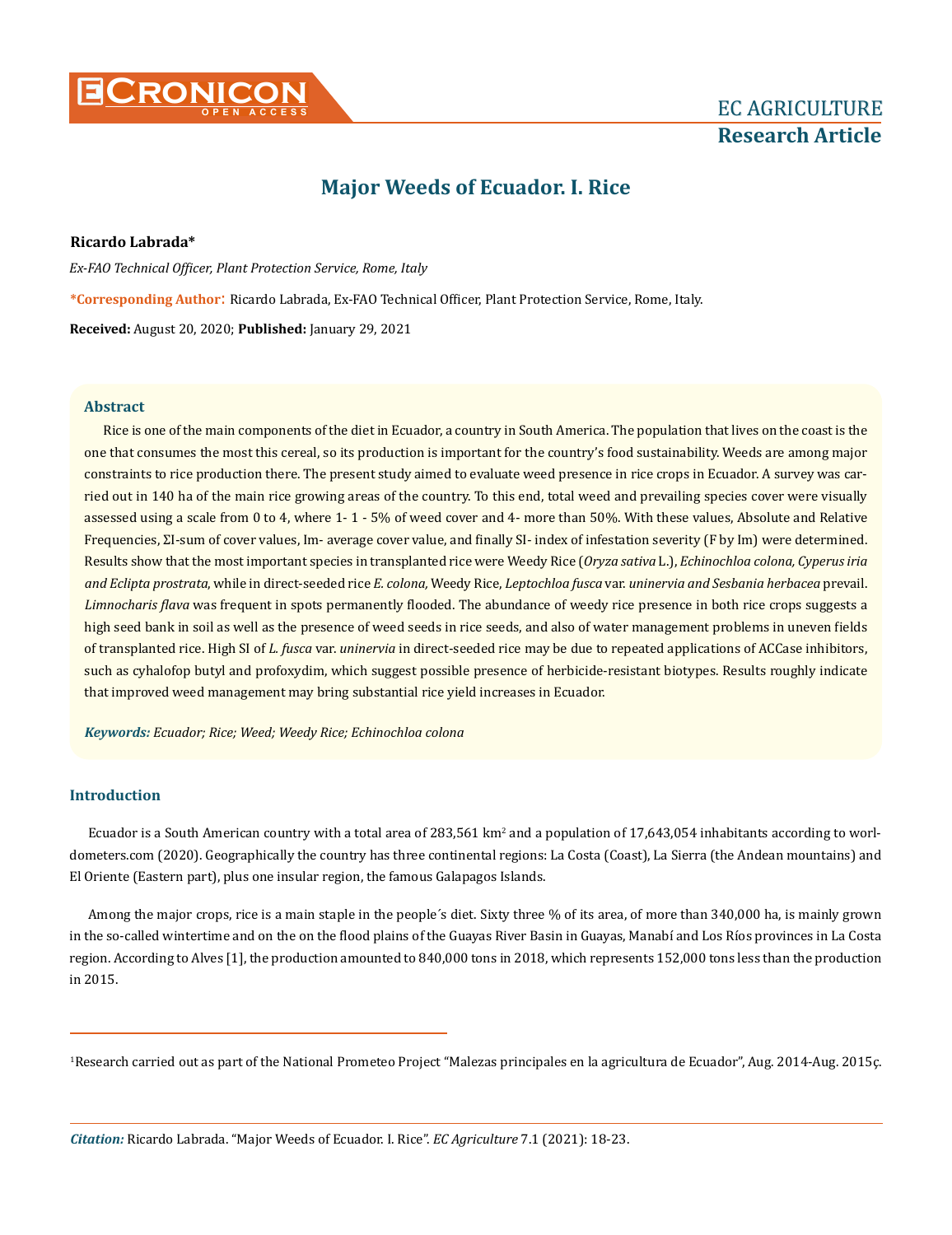Forty five % of the rice-producers in Ecuador grow 4 - 5 ha, with an average yield of 3,7 ton/ha. Among major constraints to rice production, dense weed infestations hamper rice high yields. Methods used for weed control do not consider species prevalence.

Weeds are the cause of serious yield reduction problems in rice production worldwide. Losses caused by weeds vary from one country to another, depending on the predominant weed flora and on the control methods practised by farmers [2]. The rice grain yield losses vary with the type of rice cultivation, country or region where rice is grown [3].

Factors such as weed species composition, weed density, duration of weed-rice competition, rice cultivar, seeding density, water management, and fertility level influence the degree of rice yield loss from weed competition [4]. Weed species composition is normally a product of the adopted cropping system. Rice can be direct-seeded, transplanted using different irrigation systems according to water or rain availability. The diversity of weed communities are determined by environmental and management factors, as well as by interspecific competition between weeds and crop plants, and among the same weed species Poggio., *et al* [5].

The information on the up-to-date presence, composition, abundance, importance and ranking of weed species is needed to formulate appropriate weed management strategies to produce optimum yields of rice [6].

Taking into account the losses caused by weeds in rice, it was decided to include a study in order to identify major species in rice differentiating weed prevalence in transplanted and direct-seeded rice. Such an information is useful to determine feasible control methods in each case.

The lack of information of major weeds in rice of Ecuador does not enable farmers to implement right strategies for weed management. To fill this information gap, a study was conducted to determine the main weed species in rice cultivation in Ecuador.

#### **Materials and Methods**

A weed survey was carried out in 140 ha distributed in main four rice-growing areas (Table 1) of the country during the period of September 2014 and May 2015.

| Area           | Ha    |  |  |
|----------------|-------|--|--|
| Babahoyo-Baba  | 46    |  |  |
| Balzar, Guayas | 24,5  |  |  |
| Daule, Guayas  | 34    |  |  |
| Charapoto      | 35    |  |  |
| Total          | 139,5 |  |  |

*Table 1: Evaluated rice area in different zones (ha).*

Weeds were evaluated visually (see score system used below), going around each field and entering in areas evidently with large weedy spots. In each site, evaluation consisted of the cover of each species present and the total weed cover. Sites chosen for evaluation were around 10 - 12 depending on the total area of each field.

#### **Scale-Cover**

# 0- 0 weeds

1- 1-5%

*Citation:* Ricardo Labrada. "Major Weeds of Ecuador. I. Rice". *EC Agriculture* 7.1 (2021): 18-23.

19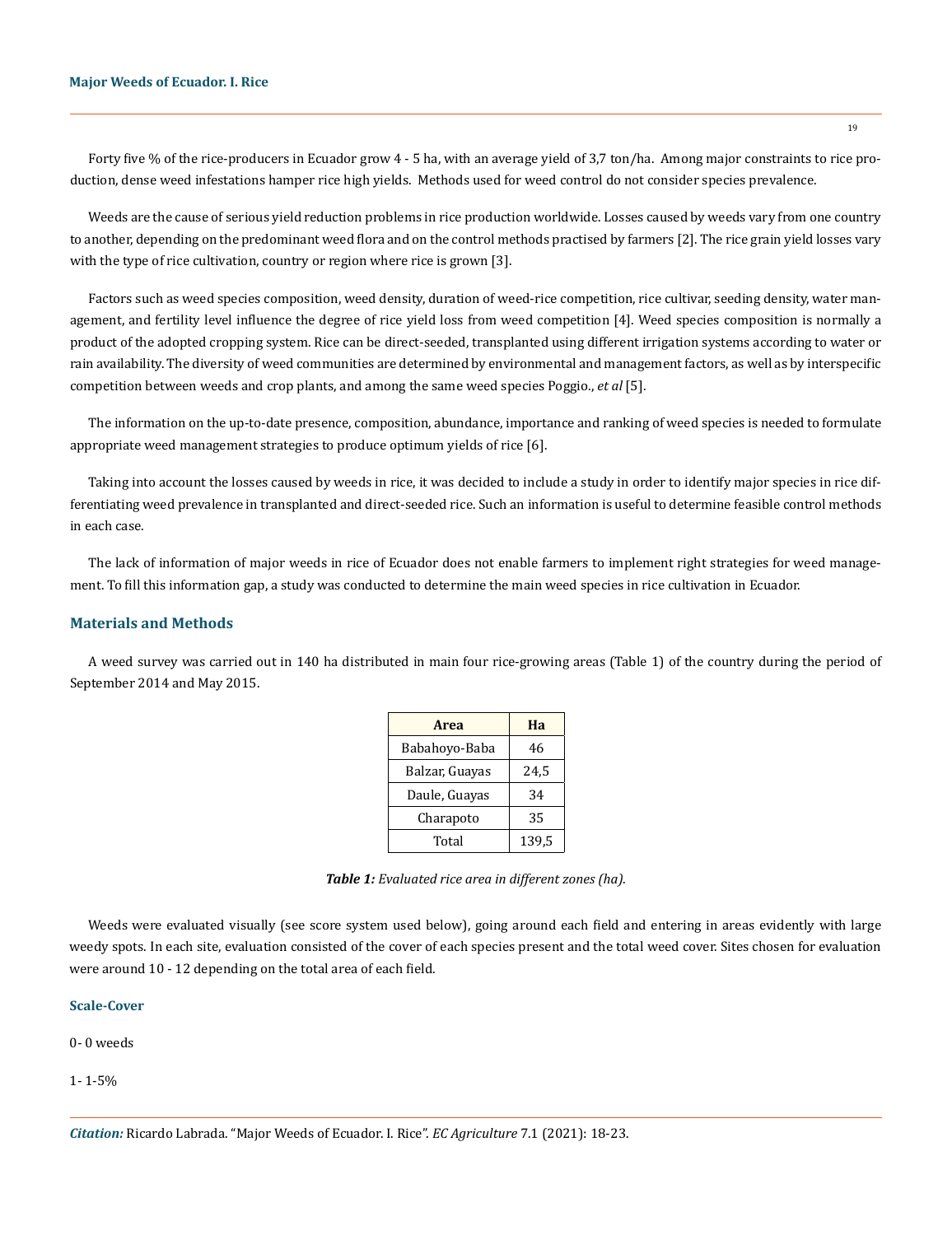2- 6-25%

3- 26-50%

4- More than 50%.

Those values were processed, where:

- FA- Absolute frequency was determined, i.e. the number of times each species was found in each site.
- $F-$  Relative frequency in  $\%$ , number of infested sites by one species divided by the total of sites evaluated.
- $\Sigma$ I- Sum of the cover values
- Im- Average of cover values, i.e. ΣI/number of evaluated sites in each field.
- SI- Severity infestation obtained as product of F by Im.

A matrix was prepared to determine the above values and to determine SI of each species.

## **Results and Discussion**

In the evaluated areas, the unevenness of the land, which makes difficult to apply any measure, including direct seeding or planting and correct irrigation, was a constant anomaly. That is why the distribution of some species depends on their ability to grow in places with higher or lower moisture. In transplanted areas, weedy rice and *Echinochloa colona* (L.) Link were the prevailing species, while sedges found, *Cyperus iria* L. and *Cyperus difformis* L., were medium abundant (Figure 1). Another important species in transplanted rice was *Eclipta prostrata* (L.) L. In highly permanent flooded spots aquatic *Limnocharis flava* (L.) Buchenau was the most abundant species.



*Figure 1: Major weeds (SI) in transplanted rice.*

*Citation:* Ricardo Labrada. "Major Weeds of Ecuador. I. Rice". *EC Agriculture* 7.1 (2021): 18-23.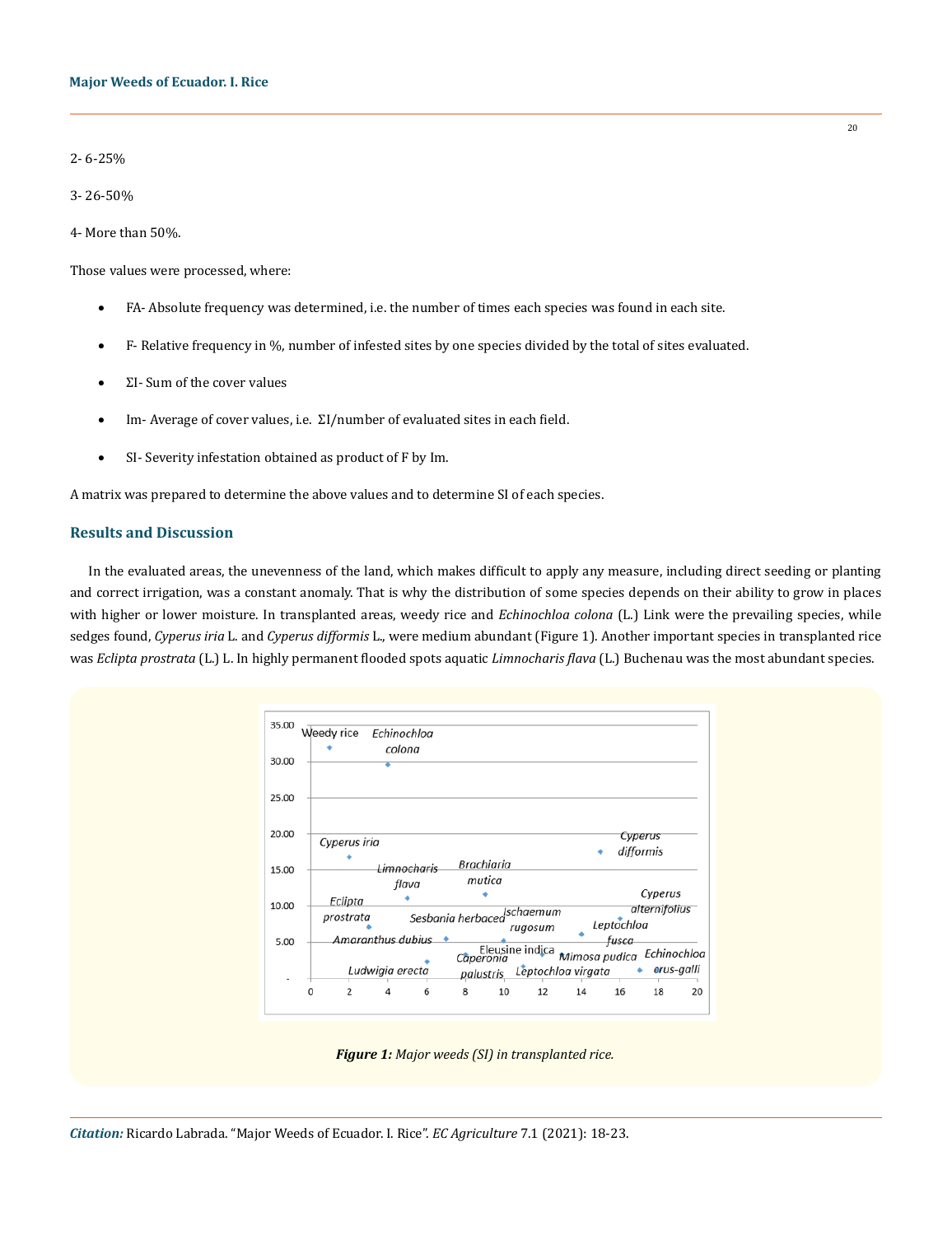This predominance pattern repeated in the direct-seeded areas (Figure 2), although sedges were less abundant. In this modality, *Leptochloa fusca* (L.) Kunth var. uninervia had values very similar to those shown by weedy rice. It was impossible to differentiate weed cover according to the herbicides use due to farmers' lack of knowledge of what they actually apply in the field. However, in direct-seeded areas repeated post-emergence use of ACCase inhibitors, such as cyhalofop butyl and profoxydim, might have brought about resistant biotypes of *Leptochloa* spp., something that is still to be confirmed experimentally. Before entering those fields, dense *Leptochloa fusca* white spots are easily seen. The most unfortunate thing is farmers continue to apply those same ineffective herbicides.

21



*Figure 2: Major weeds (SI) in direct-seeded rice.*

Except Charapoto, Manabí province, weedy rice was in general the major weed (Table 2), which suggests that its seed bank in soil is high in any form of rice plantation. As indicated already, *E. colona* is the second most important species, while *L. fusca* is a problem in direct-seeded areas.

| <b>Balzar (Guayas)</b> | <b>SI</b> | Daule (Guayas)         | <b>SI</b> | <b>Babahoyo (Los Ríos)</b> | <b>SI</b> | <b>Charapoto (Manabí)</b> | <b>SI</b> |
|------------------------|-----------|------------------------|-----------|----------------------------|-----------|---------------------------|-----------|
| Weedy rice             | 42,37     | Weedy rice             | 37,77     | Weedy rice                 | 55,56     | Echinochloa colona        | 67,86     |
| Leptochloa fusca       | 41,28     | Echinochloa colona     | 26,85     | Cyperus iria               | 41,67     | Eleusine indica           | 52,38     |
| Echinochloa colona     | 22,69     | Leptochloa fusca       | 24,36     | Sesbania herbacea          | 14,58     | Weedy rice                | 19,05     |
| Eclipta prostrata      | 21,92     | Echinochloa crus-galli | 22,56     | Eclipta prostrata          | 14,31     | Amaranthus dubius         | 14,29     |
| Ludwigia erecta        | 18,40     | Leptochloa virgata     | 15,38     | Limnocharis flava          | 11,67     | Cyperus difformis         | 14,29     |
| Sesbania herbacea      | 13,46     | Eclipta prostrata      | 14,19     | Caperonia palustris        | 8,75      | Cyperus iria              | 10,71     |
| Echinochloa crus-galli | 10,77     | Cynodon dactylon       | 7,69      | Ischaemum rugosum          | 7,92      | Eclipta prostrata         | 10,71     |
| Mimosa pudica          | 3,85      | Cyperus iria           | 7,26      | Brachiaria mutica          | 7,50      | Leptochloa fusca          | 7,14      |
| Limnocharis flava      | 1,92      | Limnocharis flava      | 5,77      | Echinochloa colona         | 7,22      | Limnocharis flava         | 7,14      |
| Cyperus iria           | 1,92      | Saggitaria latifolia   | 3,85      | Leptochloa virgata         | 6,25      |                           |           |

*Table 2: Major weeds in rice of Ecuador. SI: Severity of Infestation.*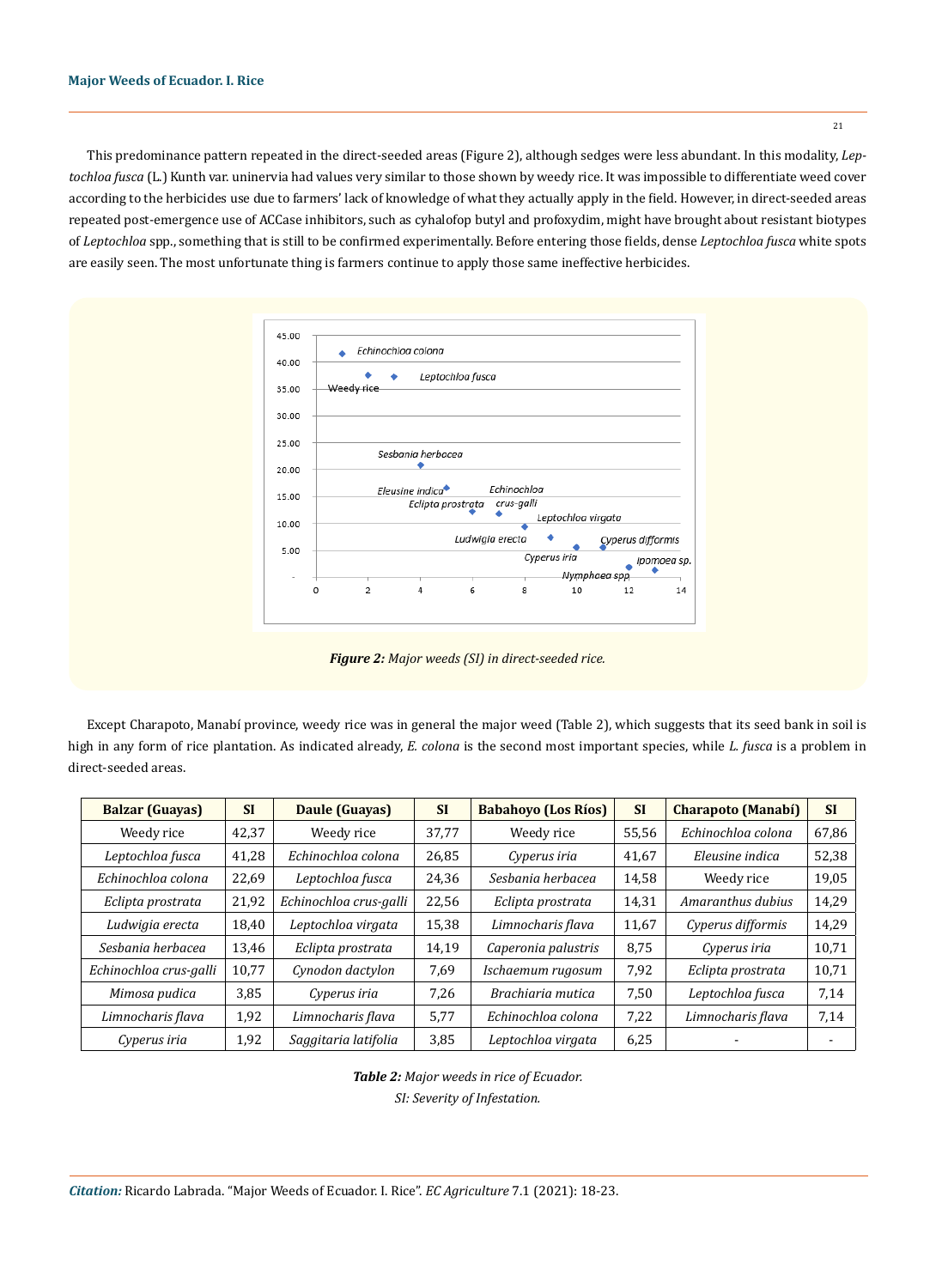#### **Major Weeds of Ecuador. I. Rice**

Based on the results, the major weeds in rice of Ecuador are nine grasses: Weedy rice, *Echinochloa colona*, *E. crus-galli* (L) P. Beauv., *Eleusine indica* (L) Gaertn., *Leptochloa fusca*, *L. virgata* (L.) P. Beauv., *Ischaemum rugosum* Salisb., *Brachiaria mutica* Forsk. Stapf, and *Cynodon dactylon* (L.) Pers.; three sedges: *Cyperus iria, C. difformis*, and *C. alternifolius* L.; six broadleaved species were: *Eclipta prostrata*, *Caperonia palustris* (L.) A.St.-Hil., *Sesbania herbacea* (P. Mill.) McVaugh, *Amaranthus dubius* Mart., *Ipomoea* spp. *Ludwigia erecta* (L.) H. Hara, plus three aquatics: *L. flava*, *Saggitaria latifolia* Willd., and rare *Nymphaea* spp. It is also evident that annual species prevail over perennials.

Comparing these results with those reported in other tropical countries, there is no much difference. Hakim., *et al.* [7] reported *Echinochloa* spp. *Leptochloa* spp and sedges as major weeds in rice of Sebarang Perak in West Malaysia. Nearly the same weed composition was found by Ramírez., *et al.* [8] in Tolima Dept., Colombia. However, in some areas depending on soil preparation and climate, the results can be much different [9].

The results obtained indicate that there is a potential to increase rice yields improving crop and weed management. Improved agronomic practices, including use of clean seeds, ground levelling, alongside sowing or planting and irrigation will significantly reduce actual weed infestations in paddy of Ecuador. Chemical control should be only implemented under the advice to farmers by qualified personnel and thus avoid the wrong or repeated use of already ineffective herbicides, as it is the case of the control of *L. fusca*. Exhausting weedy rice infestation before planting through removing early weed flushes, i.e. the so-called stale seed bed, which consists of keeping the field wet or flushing it with water one or more times in order to stimulate germination and/or rotting of the seeds, removing mechanically or using a safe chemical emerged seedlings, may reduce significantly the weedy rice seed bank in soil. This is more effective if combined with the use of clean rice seeds [10].

# **Conclusion**

Results roughly indicate that improved weed management may bring substantial rice yield increases in Ecuador.

#### **Bibliography**

- 1. [Alves Bruna. Production of milled rice in Ecuador from 2010 to 2018. Statista.com \(2020\).](https://www.statista.com/statistics/990709/milled-rice-production-volume-ecuador/)
- 2. Labrada R. "The need for improved weed management in rice". In Sustainable rice production for food security, Proceedings 20<sup>th</sup> Ses[sion International Rice Commission. Bangkok, Thailand \(2002\).](http://www.fao.org/3/y4751e0l.htm)
- 3. Yaduraju N., *et al*[. "Weeds in Indian agriculture: Problems and prospects to become self-sufficient".](https://www.researchgate.net/publication/283714655_Weeds_in_Indian_agriculture_Problems_and_prospects_to_become_self_sufficient) *Indian Farming* 65 (2015): 2-6.
- 4. Odero D and VanWeelden M. "Weed Management in Rice". EDIS, No. 2 (2019).
- 5. Poggio SL., *et al*[. "Structure of weed communities occurring in Pea and Wheat crops in the rolling pampa \(Argentina\)".](https://www.sciencedirect.com/science/article/abs/pii/S0167880903003372) *Agriculture [Ecosystem and Environmental](https://www.sciencedirect.com/science/article/abs/pii/S0167880903003372)* 103.1 (2004): 225-235.
- 6. Begum M., *et al*[. "Weed diversity of rice fields in four districts of muda rice granary area, north-west Peninsular Malaysia".](https://www.researchgate.net/publication/237276116_WEED_DIVERSITY_OF_RICE_FIELDS_IN_FOUR_DISTRICTS_OF_MUDA_RICE_GRANARY_AREA_NORTH-WEST_PENINSULAR_MALAYSIA) *Malaysian Applied Biology* [34 \(2005\): 31-41.](https://www.researchgate.net/publication/237276116_WEED_DIVERSITY_OF_RICE_FIELDS_IN_FOUR_DISTRICTS_OF_MUDA_RICE_GRANARY_AREA_NORTH-WEST_PENINSULAR_MALAYSIA)
- 7. Hakim MA., *et al*[. "A survey on weed diversity in coastal rice fields of Sebarang Perak in Peninsular Malaysia".](https://www.cabi.org/isc/FullTextPDF/2013/20133246696.pdf) *The Journal of Animal and Plant Sciences* [23.2 \(2013\): 534-542.](https://www.cabi.org/isc/FullTextPDF/2013/20133246696.pdf)
- 8. Ramírez J., *et al*[. "Weed population dynamics in rice crops resulting from post-emergent herbicide applications".](http://www.scielo.org.co/scielo.php?script=sci_arttext&pid=S0304-28472017000100002) *Revista Facultad [Nacional de Agronomía](http://www.scielo.org.co/scielo.php?script=sci_arttext&pid=S0304-28472017000100002)* 70.1 (2017): 8035-8043.

*Citation:* Ricardo Labrada. "Major Weeds of Ecuador. I. Rice". *EC Agriculture* 7.1 (2021): 18-23.

22